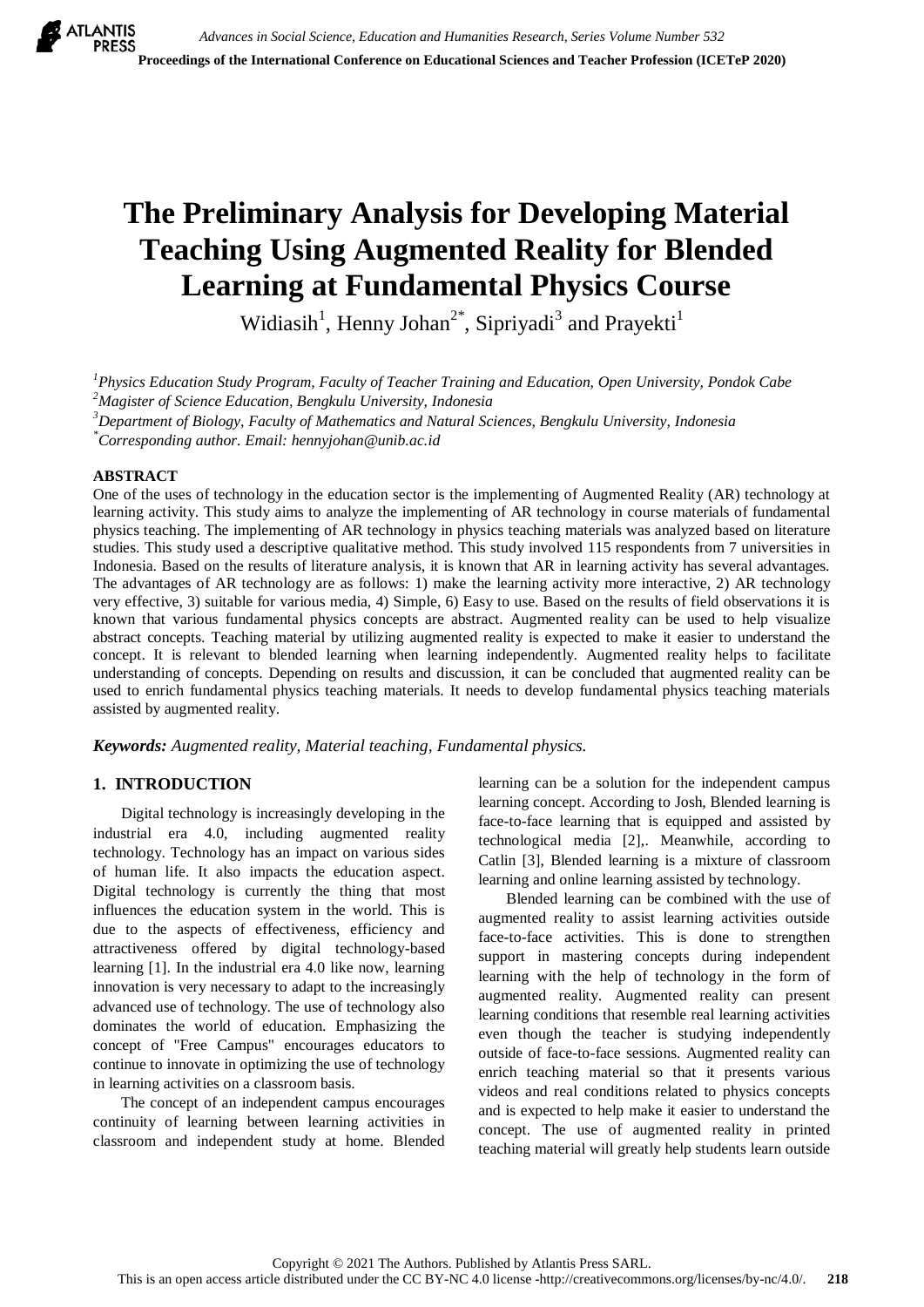

face-to-face activities. Augmented reality that will be developed can also help online students such as in open universities when studying teaching material that has been enriched with augmented reality. In basic physics 2 concepts, there are many concepts that cannot be observed directly. For example, the process of flowing electrons in a conductor that produces electricity. Augmented reality can help to visually realize the teaching material from concepts that cannot be observed directly.

This study was to produce preliminary data and needs analysis data to develop products in the form of *augmented reality* for *teaching materials* basic physics, especially classical mechanics material in *blended learning*. In addition, this study aims to contribute to improving mastery of physics concepts and to support independent and independent campuses in learning.

# **2. METHOD**

#### *2.1. Research Design*

This study used a descriptive qualitative method. The instrument used was a questionnaire and analysis of basic physics concepts and relevant signals with the use of Augmented Reality technology.

## *2.2. Research Subject*

This study involved 115 respondents from 7 universities. Convenience sampling was conducted in this research. Respondents in this research came from Universitas Bengkulu, Universitas Terbuka, universitas tanjungpura, universitas jember, universitas sriwijaya, universitas pendidikan Indonesia, STKIP Bima, Universitas terbuka UPJJ Batam. Respondents are undergraduate students who are currently taking basic physics courses and who have passed basic physics courses

## *2.3. Instrument Collecting Data*

Two instruments to collect data in this study were constructed. It includes two types of questionnaires. Questionnaire and open ended questions were castoff to collect data about students' responses and students' assumptions related to embedding of the awareness of environment's conservation.

## *2.4. Data Analysis*

The data of students' responses from in this study were analysed qualitatively. The data were analysed to find the real condition of material teaching That used in learning fundamental physics.

# **3. RESULTS AND DISCUSSION**

Augmented reality can be used to help visualize abstract concepts. Teaching material by utilizing augmented reality is expected to make it easier to understand the concept. The diagram of using material teaching which consists of augmented reality can be seen at Figure 1.



Figure 1. The diagram of using material teaching which consist of augmented reality

The general design of material teaching using augmented reality can be seen at Figure 2.



**Figure 2.** The general design of material teaching using augmented reality

The results of the response analysis in the openended question show that according to respondents augmented technology can be used to enrich basic physics teaching materials because it can help visualize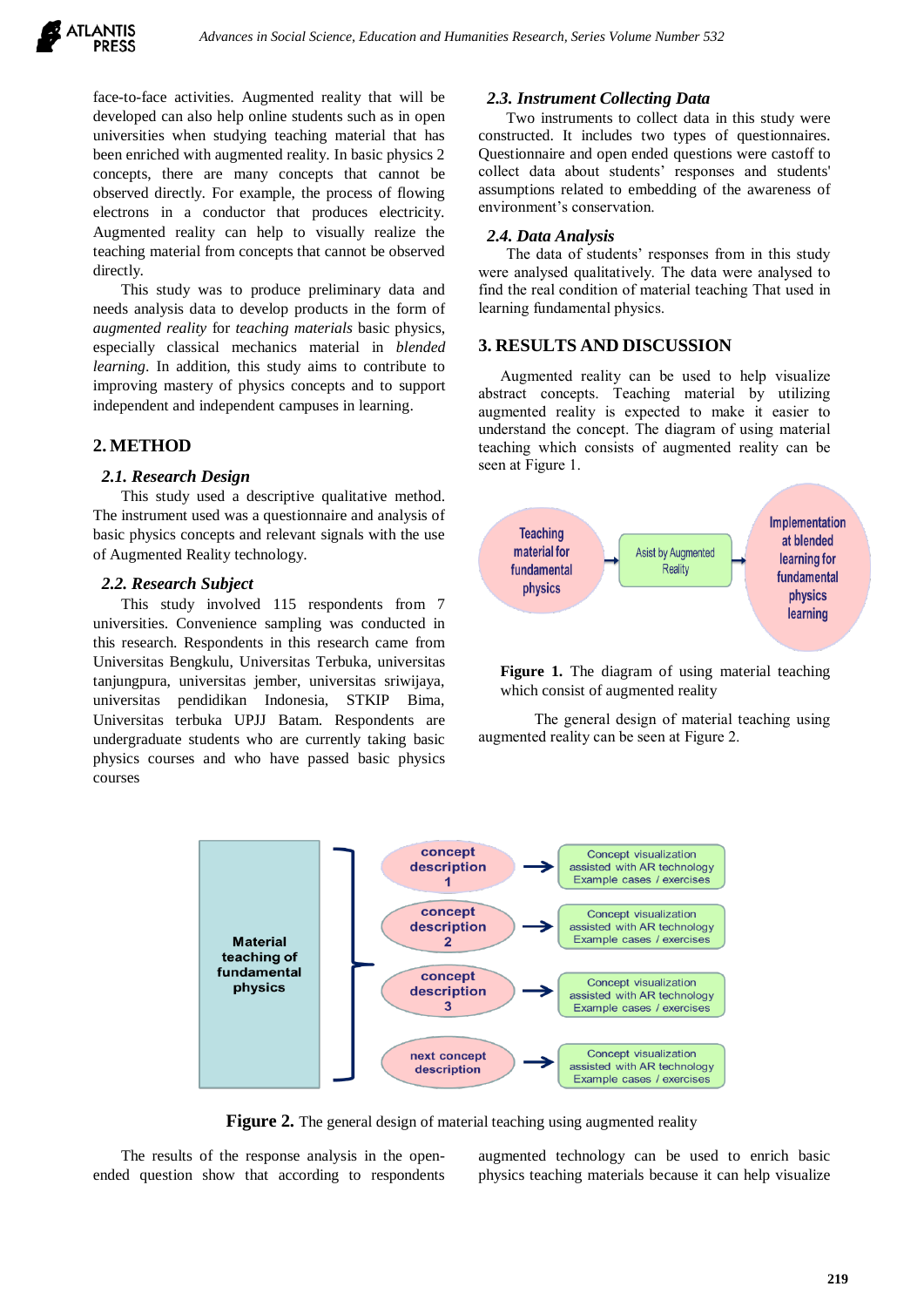abstract concepts. The following is an excerpt from one of the respondents' statements: "Because as we know Augmented Reality is a technology that expands our physical world by adding a layer of digital information to it. Thus, augmented technology is the appearance of the physical environment of the real world, coupled with computer-generated images that alter the perception of reality. So, that the process of catching the brain's thinking performance will help and facilitate. Visualization of the resulting image will facilitate the observation process itself.

Most of the respondents agreed that abstract concepts can be visualized using augmented reality to get dynamic visualization. The use of augmented reality in education is relevant to the demands of technological advancement. In Figure 3, it can be seen that 98.9% of respondents agree that the use of augmented reality technology is very relevant to technological advances in the 4.0 era. 94.5% of respondents also agreed that augmented reality technology has many benefits. One of the benefits is that it can dynamically visualize abstract concepts.

Based on the results of literature analysis, it is known that augmented reality has several advantages. The advantages of Augmented Reality are as follows:

- 1) Make the learning activity more interactive,
- 2) AR technology very effective,
- 3) Suitable for various media,
- 4) Simple object modeling,
- 6) Easy to use.

Based on the results of field observations it is known that various fundamental physics concepts are abstract.

This result is relevant to the previous research. The use of AR allows displaying real conditions into learning activities. Visualization using AR can real time display activities in the real world in learning activities. AR technology has been applied in many fields, such as learning, education, commerce, industrial manufacturing. It can display 3-dimensional animation that can move and can observe from various points of view. The visualization is shown as real [4], [5], [6]. Media visual can help to understand concepts easily, including bringing the model of authentic data during learning physics [7][8][9]. Visualization from authentic data can bring a rill condition of nature along the learning or practicum activity [10]. Explicit orders of AR presentations are more prospective to lead to definite profits such as improved students' motivation [11]. Media visual including modeling of authentic data also can be used to complement the material teaching [11].

25. Apakah menurut Anda pemanfaatan teknologi augmented reality dalam bahan ajar Fisika Dasar relevan dengan tuntutan pembelajaran di era industry 4.0?



26. Apakah menurut Anda penerapan augmented reality dalam bahan ajar Fisika Dasar memiliki banyak manfaat? 91 responses



Figure 3. Student Response Graph

#### **4. CONCLUSION**

Based on the results of the analysis, it can be concluded that augmented reality is a kind of using technology. Fundamental physics teaching materials can be enriched by using augmented reality to visual the unobservable concepts. Augmented reality has several advantages to enrich the fundamental physics teaching materials. One of them is easy to operate by a student. It needs to develop fundamental physics teaching materials assisted by augmented reality.

#### **ACKNOWLEDGMENTS**

The authors say thank you to Septi Johan, M.Si and all parties that gave contribution to collect data in this study.

### **REFERENCES**

- [1] Putrawangsa, S., & Hasanah, U. Integrasi Teknologi Digital Dalam Pembelajaran Di Era Industri 4.0 Kajian Dari Perspektif Pembelajaran Matematika. *Jurnal Tatsqif,* 16(1): 42–54. (2018).
- [2] Josh, Bersin. The Blended Learning Book: Best Practices, Proven Methodologies, and Lessons Learned. San Francisco: John Wiley & Sons. (2004).
- [3] Catlin, R.Tucker. Blended Learning in Grades *4– 12*. London: Corwin Press. 2012.
- [4] Yunqiang Chen et al. J. Phys.: Conf. Ser. 1237 022082. 2019.